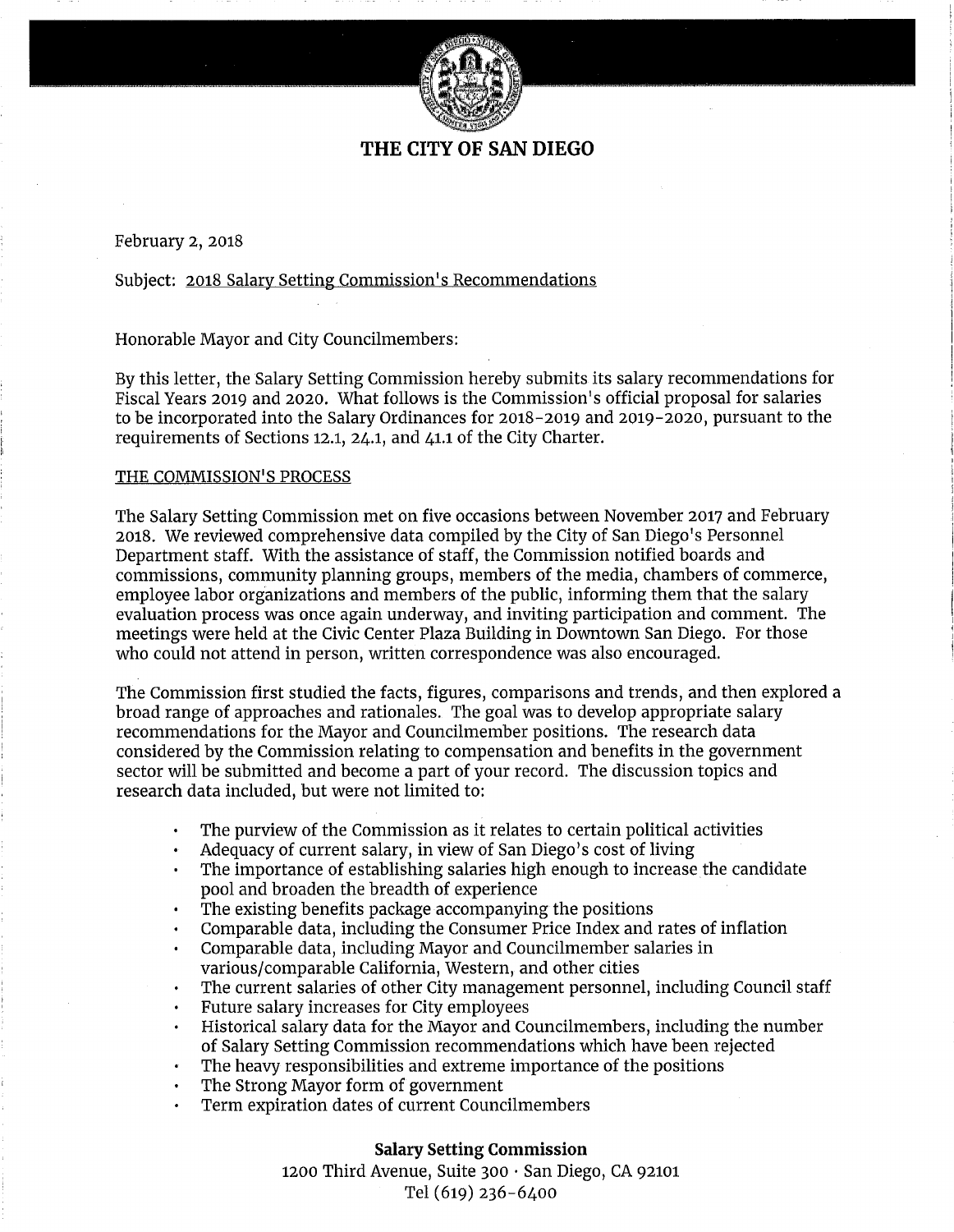City of San Diego Salary Setting Commission Mayor and City Council Salary Recommendation February 2, 2018 Page 2 of 3

#### FINDINGS

- 1. We find that the Mayor and Councilmember salaries are below the level of compensation of many City employees. As of November 17, 2017, 26 members of Council staff make more than Councilmembers and eight make more than the Mayor, with the highest paid Council staff member making \$121,742. In addition, as of November 17, 2017, 466 unclassified employees make more than the Mayor, making between \$100,500 to \$255,000, and 598 unclassified employees make more than the Councilmembers, making between \$76,000 to \$255,000.
- 2. The salaries of the Mayor and Councilmembers have not changed in 15 years. The Mayor and Councilmembers have not had a salary increase since July 1, 2003 while City employees have not had a salary increase since December 27, 2008. Over that time, the cost of living in San Diego has increased 33%. According to the San Diego Housing Commission, the median household income for a family of four in San Diego is \$79,300.
- 3. The majority of City employees will receive a 3.3% general salary increase effective July 1, 2018 and another 3.3°/o general salary increase effective July 1, 2019.
- 4. Other cities in California such as the City of San Jose and the City of Fresno, which have smaller budgets and population sizes and whose Councilmembers vote for their own salaries, have higher salaries for their Mayor and Councilmembers than the City of San Diego.
- 5. The Council has rejected well thought-out and meaningful proposals from previous Salary Setting Commissions to increase the salaries for the Mayor and Councilmembers. The Council has, in fact, rejected recommendations made by the Commission for a salary increase in 2004, 2006, 2008, 2010, and 2012. This included recommendations in 2010, 2012, 2014, and 2016 that voters be given the opportunity to enact a new method of setting salaries which would preclude Councilmembers from voting on their own pay.

#### RECOMMENDATIONS

1. Notwithstanding the foregoing findings, the Salary Setting Commission recommends no change to Mayor and Councilmember salaries for fiscal year 2019. The salary for the Mayor should remain at \$100,464 and the salary for Councilmembers should remain at \$75,386. This will help alleviate the perceived conflict of interest of Councilmembers voting for their own salaries anµ give outgoing Councilmembers an opportunity to vote for a raise that would benefit future Councilmembers instead of themselves. For fiscal year 2020, the Salary Setting Commission recommends that the current Mayor and Councilmember salaries be increased by 6.6% effective July 1, 2019. The Salary Setting Commission, therefore, recommends an increase in salaries for fiscal year 2020 to \$107,095 for the Mayor and \$80,361 for the Councilmembers. This is in line with the total general salary increases that the majority of City employees are scheduled to receive effective July 1, 2018 and July 1, 2019.